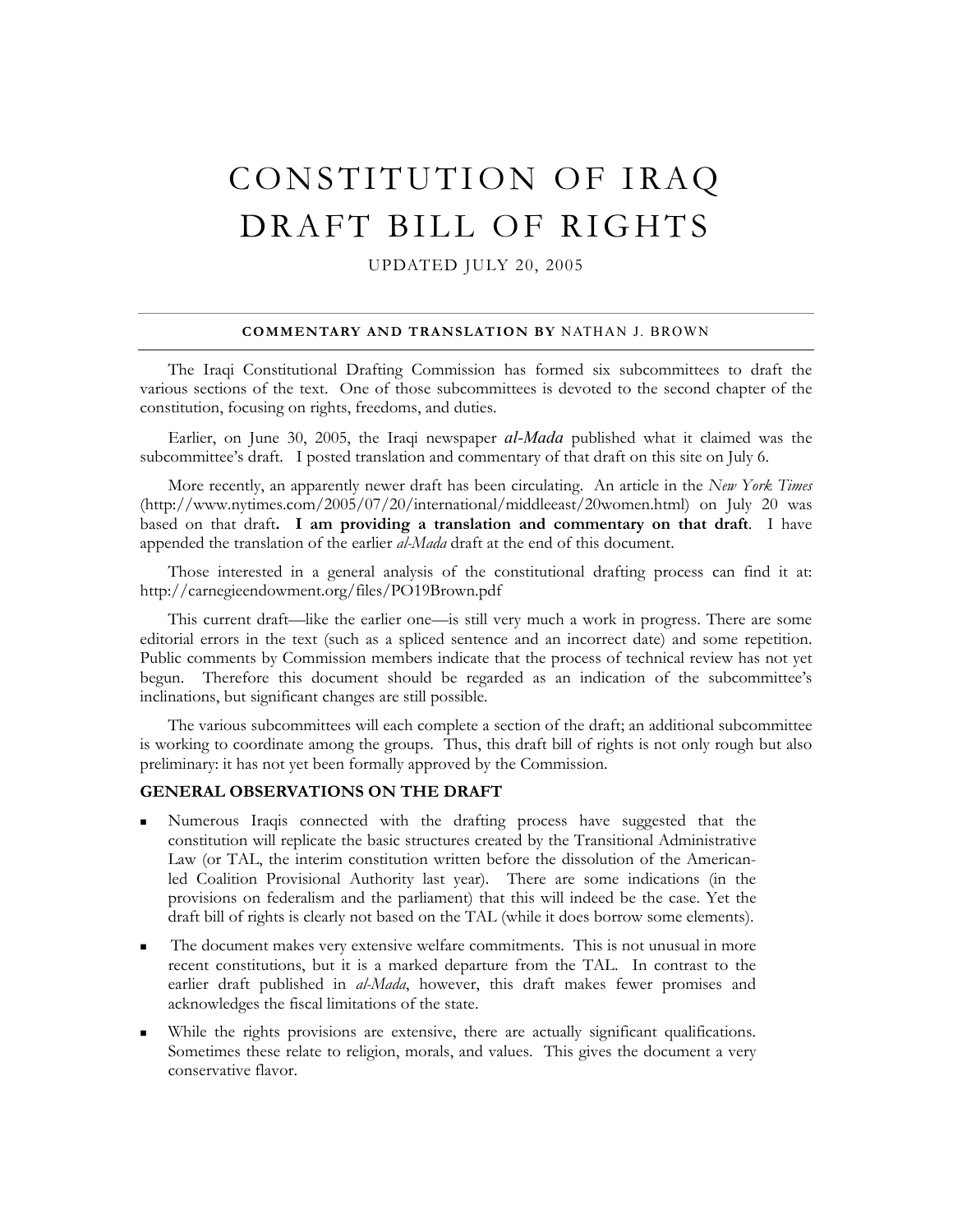More often qualifications on rights occur in implementing legislation. European constitutions introduced phrasing that suggested that freedoms be defined by law. The original purpose of such provisions was to ensure that only parliament (as the agent of the entire society) would define the way in which a right would operate. This took the task out of the hands of the monarch and the executive and placed it in the hands of those deputized by the nation. But over time it has become clear that defining a right might also mean limiting it. This could occur anywhere but seems especially likely in countries in which the parliament falls under executive domination. In such cases, rights might almost be defined out of existence. Indeed, this is the pattern in much of the Arab world. The drafting committee in Iraq has indicated that it is writing a more parliamentary document, which might diminish but certainly cannot eliminate the possibility of rights being deprived out of their meaning by implementing legislation. Some countries have attempted to forestall such a possibility by including a constitutional provision that implementing legislation cannot limit the essence of a right. No such provision is included in this draft.

# **CHAPTER TWO: RIGHTS, DUTIES, AND PUBLIC AND PRIVATE FREEDOM**

## **RIGHTS**

1. a. Iraqis are all equal before the law without regard to gender, opinion, belief, nationality, religion, sect, or origin. Discrimination on the bases of gender, nationality, religion sect, origin, or social position is forbidden. They [Iraqis] have the right to personal security, life, and liberty. Nobody may be deprived of his life or liberty except in accordance with law.

b. Equality of opportunity is guaranteed to all citizens in accordance with law.

- 2. Anyone who bears Iraqi nationality is considered an Iraqi citizen. His citizenship gives him all rights and duties stipulated by the constitution. His citizenship shall be the basis of his relationship with the homeland.
- 3. a. An Iraqi may not be deprived of his nationality nor exiled or deported unless it is proven in a trial that he provided false essential information that resulted in his being granted nationality.
	- b. It is forbidden to try a person without citizenship; this shall be regulated by law.

## **[The meaning of the word I have translated as "try" (qada') is obscure in this context.**

4. An Iraqi is allowed to bear more than one citizenship. An Iraqi who was stripped of his citizenship after February 8, 1968 for any reason is considered Iraqi and is entitled to regain [his citizenship].

> **[The reference to February 8, 1968 may be a drafting error. Presumably the drafters mean to offer citizenship back to those stripped of it by the Ba'th party. But the Ba'th came to power in a coup in July 1968, not February 1968. A coup did occur on February 8, 1963 (in which the Ba'th participated though it was**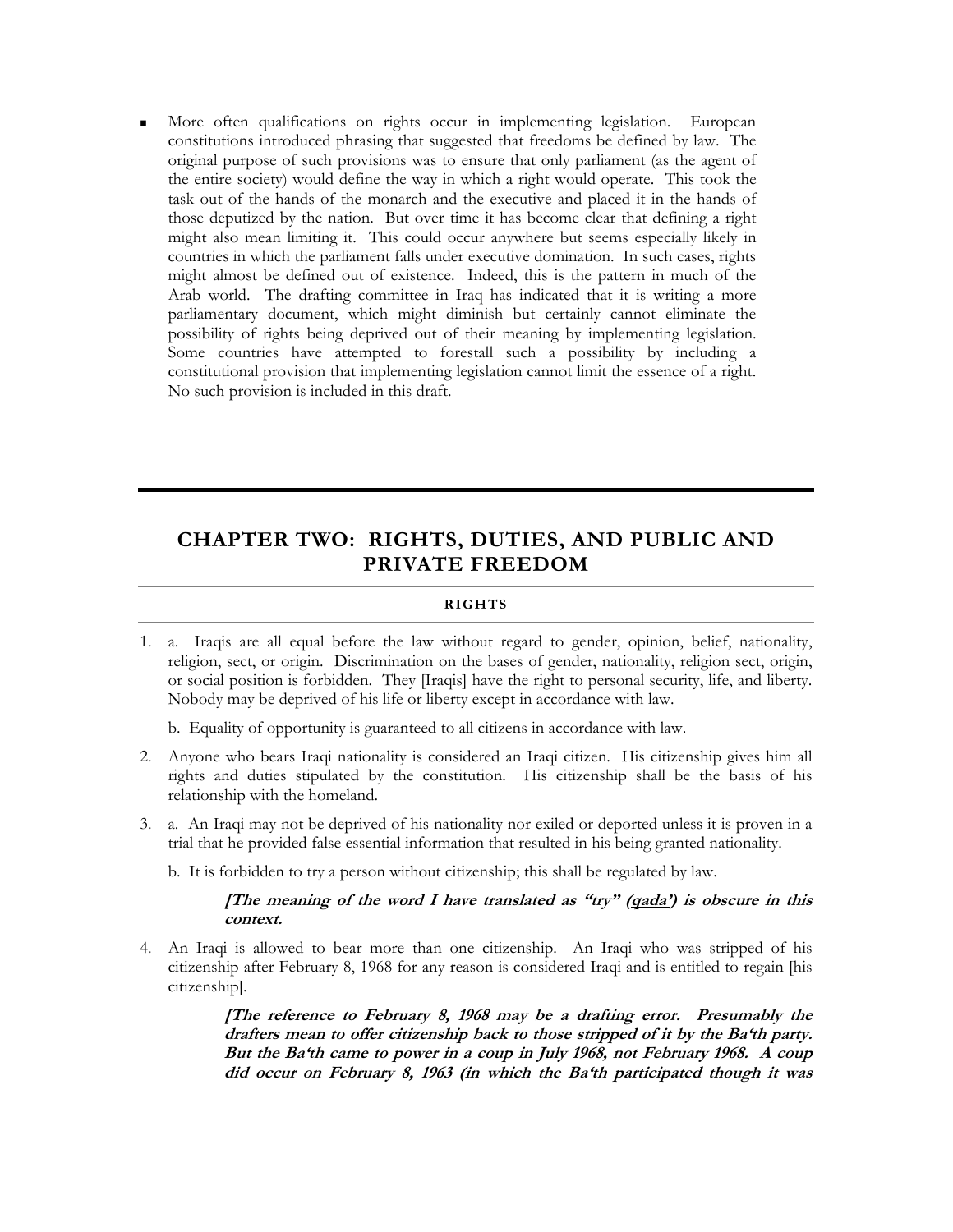**edged out of power later that year. The drafters may have conflated the two dates.** 

**The earlier al-Mada draft took pains to exclude Israelis from those who could obtain dual citizenship. That effort is absent from this text. This more focused clause would not apply to most Israelis of Iraqi origin, since the vast majority would have lost citizenship rights considerably before 1968 (though some did emigrate in aftermath of espionage trials in 1969.** 

**The main purpose of this article is to treat those who lost citizenship in the 1970s—chiefly Shi'a but also some Kurds.]** 

5. The children of an Iraqi woman enjoy citizenship in accordance with law.

**[This article is hardly airtight in its wording, but it does offer women the right to pass citizenship on to their children, a significant victory for women's rights advocates. In most Arab states citizenship is regulated by law more than by constitutional text. This article offers a right to women but still leaves the details to legislation.]** 

- 6. It is forbidden to grant Iraqi citizenship for the purposes of purposes of population settlement disturbing to the demographic structure of Iraq.
- 7. Non-Iraqi women married to Iraqi [men] are granted Iraqi citizenship five years after marriage.

## **[Significantly, even though women may pass citizenship on to their children, the constitution does not provide them the right to pass it to their husbands.]**

- 8. The state shall provide for harmonization of the duties of the women towards their family and their work in the society. [It shall also provide for] their equality with men in all fields without disturbing the provisions of the Islamic shari'a.
- 9. Iraqi citizens have the right to enjoy security and free health care. It is the responsibility of the central Iraqi state and the regional, provincial, local, and municipal governments to provide [health care] and to expand [it] in the fields of prevention, treatment, and protection of children, pregnant women, school students, workers, the disable, and the aged.
- 10. a. The Iraqi citizen has a complete and unconditional right to ownership in all parts of Iraq without limitation.

# **[Oddly, this is one of the few rights that is absolute, not depending on implementing legislation.]**

b. Private ownership is protected. Nobody may be prevented from using his property except within the boundaries of law. Nobody may be deprived of something he owns except for purposes of public welfare in cases specified by law and in the manner stipulated therein and with the condition of just and prompt compensation.

c. The dignity of the individual must be honored and protected. All forms of bodily and psychological torture are forbidden. Those harmed have the right to demand compensation for the material and moral harm they suffered in accordance with law

11. a. The state shall take care to strengthen the role of civil society on the basis of legitimate goals and peaceful means, as well as empowering it through cooperation with the institutions of international civil society.

b. It is forbidden to construct civil society organizations whose activities are aggressive, harmful to the interests of the society, secret, military in character, or take the form of militias.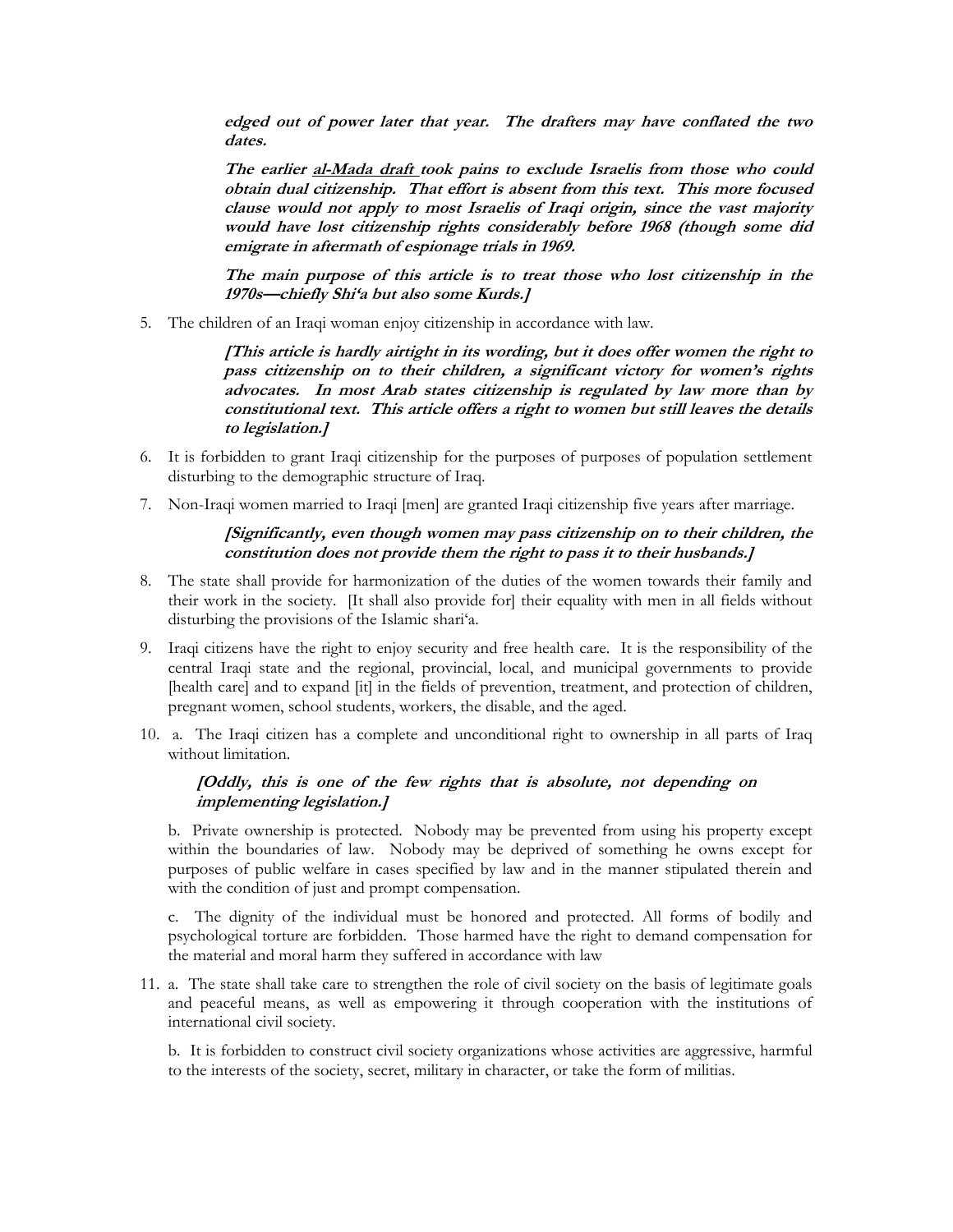# **[The draft here seems to include a typographical error in one letter causing the word I have translated as "forbidden" to be written as "prepared." The two letters are pronounced the same in some dialects, leading me to suspect that this is simply a transcribing error.]**

c. The state shall take care to revive the tribes, benefiting from those positive values and customs that do not conflict with the principles of the true religion, the law, and noble humanistic values that aim to strengthen the bonds of society, strengthening unity and peace among its members.

12. a. The family is the basis of the society. The state shall preserve its authentic Iraqi nature, based on religious, moral, and national principles and values. It shall provide for the protection of motherhood and childhood, safeguarding infants and youth and providing them the appropriate conditions for the development of their aptitudes and abilities.

b. Parents must care for their children, raising and educating them after choosing their names well.

c. Children must respect and care for their parents especially in poverty, disability, and old age.

d. Children and youth may not be used in vulgar trades or employed in work that is not appropriate for their age. The state shall take measures to guarantee the protection of children.

13. a. No one may be detained, held or searched, except by a decision from a competent judicial agency.

b. The privacy of houses is protected. It is not permitted to enter or search them except in accordance with law.

c. Abusive, harsh, and inhumane treatment is forbidden. Any evidence in a trial from any confession obtained by force, torture, or thereat is not admissible for any reason.

d. Initial investigation papers are to be sent to the competent judge within 24 hours of the arrest of an accused.

e. The dignity of the individual must be honored and protected. All forms of bodily and psychological torture are forbidden. Those harmed have the right to demand compensation for the material and moral harm they suffered in accordance with law.

## **[This last clause duplicates the last clause of article 10, indicating some roughness in the drafting process.]**

14. Personal status shall be included in the law in accordance with the religion and the sect of the person.

> **[This clause has been interpreted to require the repeal of the 1959 personal status law—which legislates a single code for all Iraqis (though it does grant some exemptions for some religious communities). That reading might go too far, but it would certainly require a very significant modification of that law. The significant word here is "sect," a more accurate translation might be "school of jurisprudence." This clause would therefore that laws be written that allow for personal status matters—marriage, divorce, and inheritance—to be determined separately for Sunni and Shi'i Muslims. It would not require a full resuscitation of the pre-1959 system, however.**

**For more details, see my Policy Outlook, "Debating Islam in Post-Ba'thist Iraq" www.CarnegieEndowment.org/files/PO13.Brown.final.pdf.]**

15. All individuals have the right to express their opinion and publish it in any manner in accordance with the law, provided it does not disturb the public order of public morals.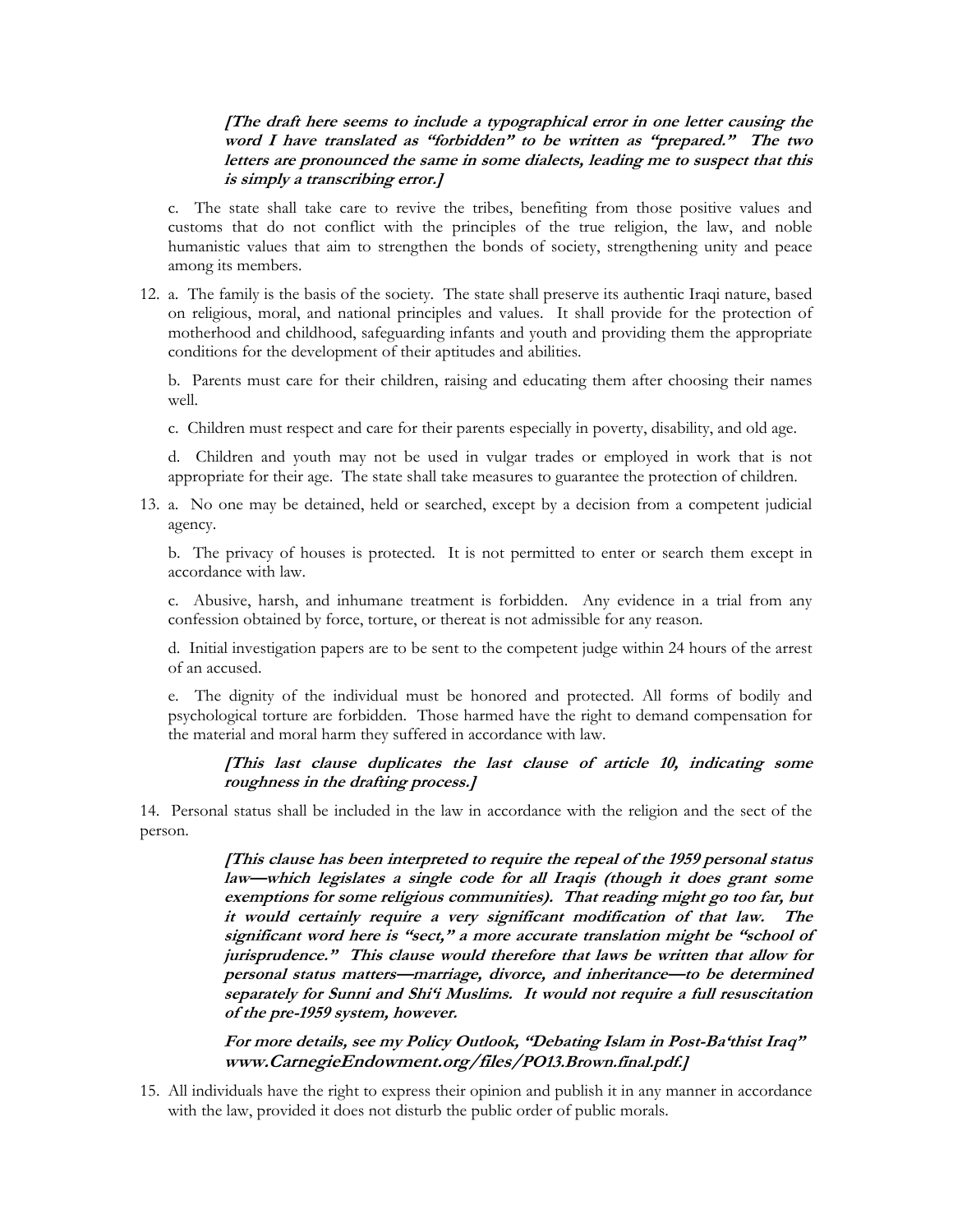16. a. The judiciary is independent. There is no power over the judiciary except the law.

b. An accused in innocent until proven guilty in a just and legal trial.

c. Court sessions are public unless the decisions of a court make them secret.

d. The right of defense is sacred in all stages of investigation and trial; it will be organized in accordance with law.

e. It is forbidden to try someone more than one time for the same accusation after his acquittal unless new evidence has appeared.

f. Punishment is personal. It is forbidden to punish an innocent person for the crime of another.

g. Criminal laws do not have retroactive effect except by law.

# **[This essentially allows criminal laws to have retroactive effect as long as the retroactivity is stipulated in the law itself. But see16 (l) below which seems to pull in a different direction. ]**

h. All individuals have the right to be treated justly in administrative and judicial proceedings.

i. Court decisions shall be public and speedy. This shall be organized by law.

j. An accused has the right to deputize a lawyer to participate in the preparation of his defense and to call witnesses and to speak with them and request the judge to do so. A person must be informed of his rights upon arrest. It is forbidden to force him to give statements for any reason. It is forbidden to apply a punishment more severe than the punishment in effect at the time of committing the crime.

# **[In the Arabic text, the first sentence is spliced, with the second part placed at the end of the article. I assume this is a word processing error and I have corrected it in this translation.]**

k. Criminal courts must deputize a lawyer at state expense for someone who has been accused of a felony and does not have a lawyer.

l. The law that is most favorable to the accused is to be applied. Criminal laws shall have no retroactive effect unless it is in the interested of the accused.

m. It is forbidden to arrest, detain, or hold someone except by a decision issued by a competent judicial authority.

n. Doubt is interpreted in the interest of the accused.

# **[This seems to duplicate 16(b) above, though the wording is slightly different.]**

o. It is forbidden to arrest or detain in places other than those assigned for that purpose by law. [The place of detention must] include health and social care and be under judicial supervision.

### **DUTIES**

17. a. Paying taxes and fiscal expenses are a duty for each Iraqi citizen, provided that the taxes and fees are not imposed, computed, or collected except by law.

b. The law will organize exemptions for those with low incomes in a way that is guaranteed not to infringe on the minimum necessary for livelihood.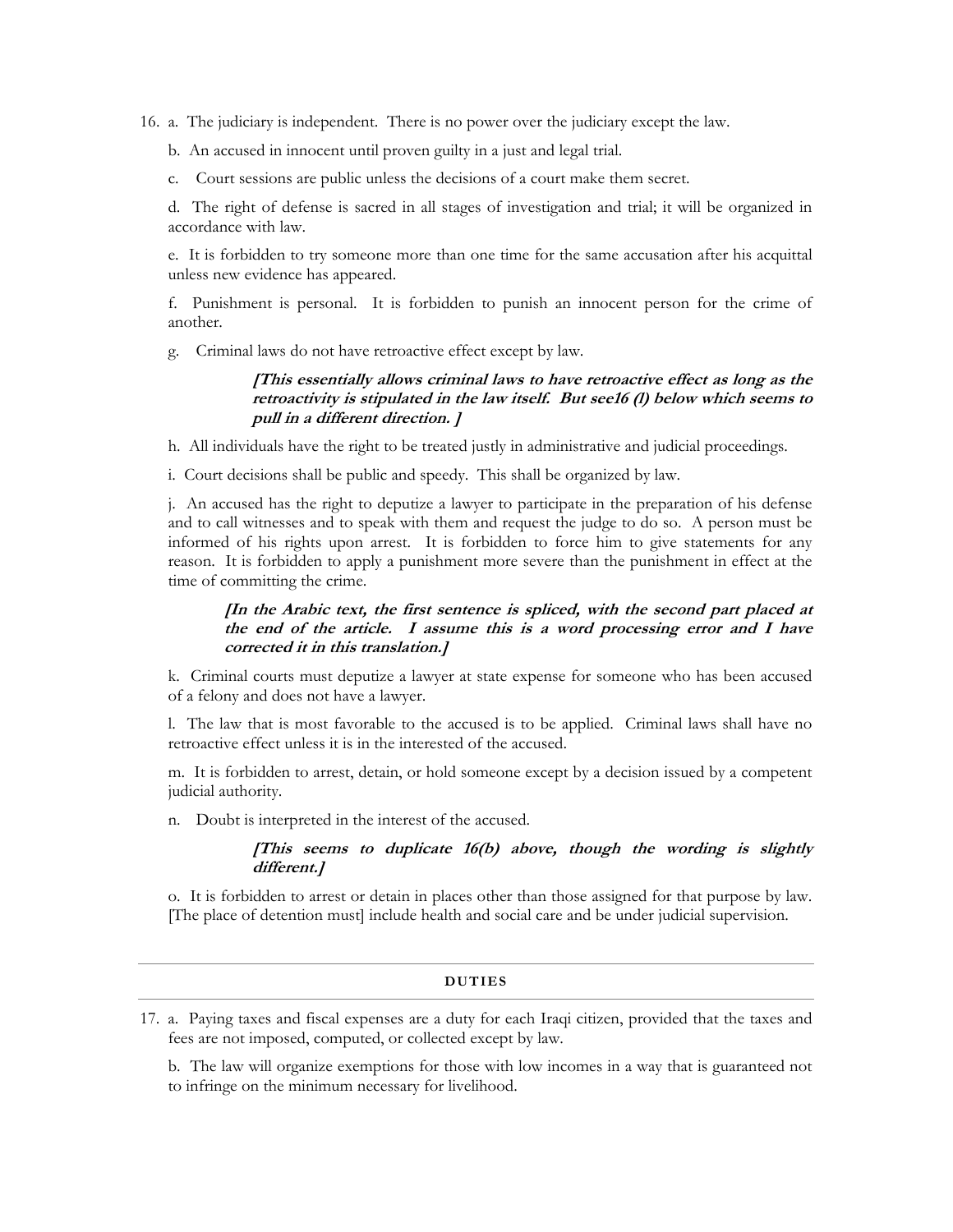c. Citizens are forbidden to posses, bear, buy, or sell weapons except with a permit issued in accordance with the law.

- 18. Preserving national unity, protecting state secrets, and supporting and defending the constitution are duties of every Iraqi citizen.
- 19. The Iraqi citizen is to defend the homeland and preserve its unity provided that military service is organized by law and voluntary service can be the equivalent of this service.

#### **PUBLIC AND PRIVATE FREEDOMS**

20. a. Freedom of religion, belief, and performance of religious rites are guaranteed in accordance with the law.

b. The state shall provide for the defense of the Iraqi citizen from intellectual, political, and religious compulsion.

**[Elsewhere in this document, I have translated similar phrasing as "Iraqi citizens" rather than the more literal but stilted English phrase "The Iraqi citizen." I have not done so here in order to make clear that the draft bill of rights here places the freedoms on an individual basis, not on a communal basis as is frequently done in other constitutions in the region.]** 

c. Postal, electronic, telegraphic, and telephonic messages are protected. Inspecting them and placing them under surveillance is forbidden except for legal necessity and defense of security in accordance with law.

d. Compulsory service (the corvee), slavery, the slave trade, forced labor, or any work that is imposed on the Iraq citizen not in accordance with the provisions of the constitution or the law are forbidden.

21. Freedom of opinion, expression, organization, publishing, printing, the press, media, advertising, meetings, peaceful demonstration, and parties is guaranteed in accordance with the law and insofar as public security and morals are not harmed.

## **[The words "organization" and "parties" are written in by hand. Article 26 seems to overlap with Article 21.]**

22. The idea of the dissolved Ba'th party and all thought based on racism, sectarianism, accusations of apostasy, and terrorism are forbidden and are not permitted to be a part of political pluralism in the state.

**[The term "accusations of apostasy" (takfir) refers to a trend among some radical Sunni groups to declare self-proclaimed Muslims as apostates if they reject certain doctrines. Historically accusations of apostasy are fairly rare in Muslim societies.]** 

23. In addition to the rights stipulated in this constitution Iraqi citizens enjoy the rights stipulated in international treaties, agreements, and international legal documents that Iraq has signed or joined or that are considered binding according to the provisions of international law, so long as these do not contradict Islam.

**[The provision on international human rights instruments is very strong. The only qualification has to do with the Islam. Notably, this draft refers simply to "Islam" rather than "Islamic law." Nowhere in this bill of rights is any guidance given for authoritative determination of what constitutes Islam; if such guidance is given (and it may not be) it would have to be in other sections of the constitution.]**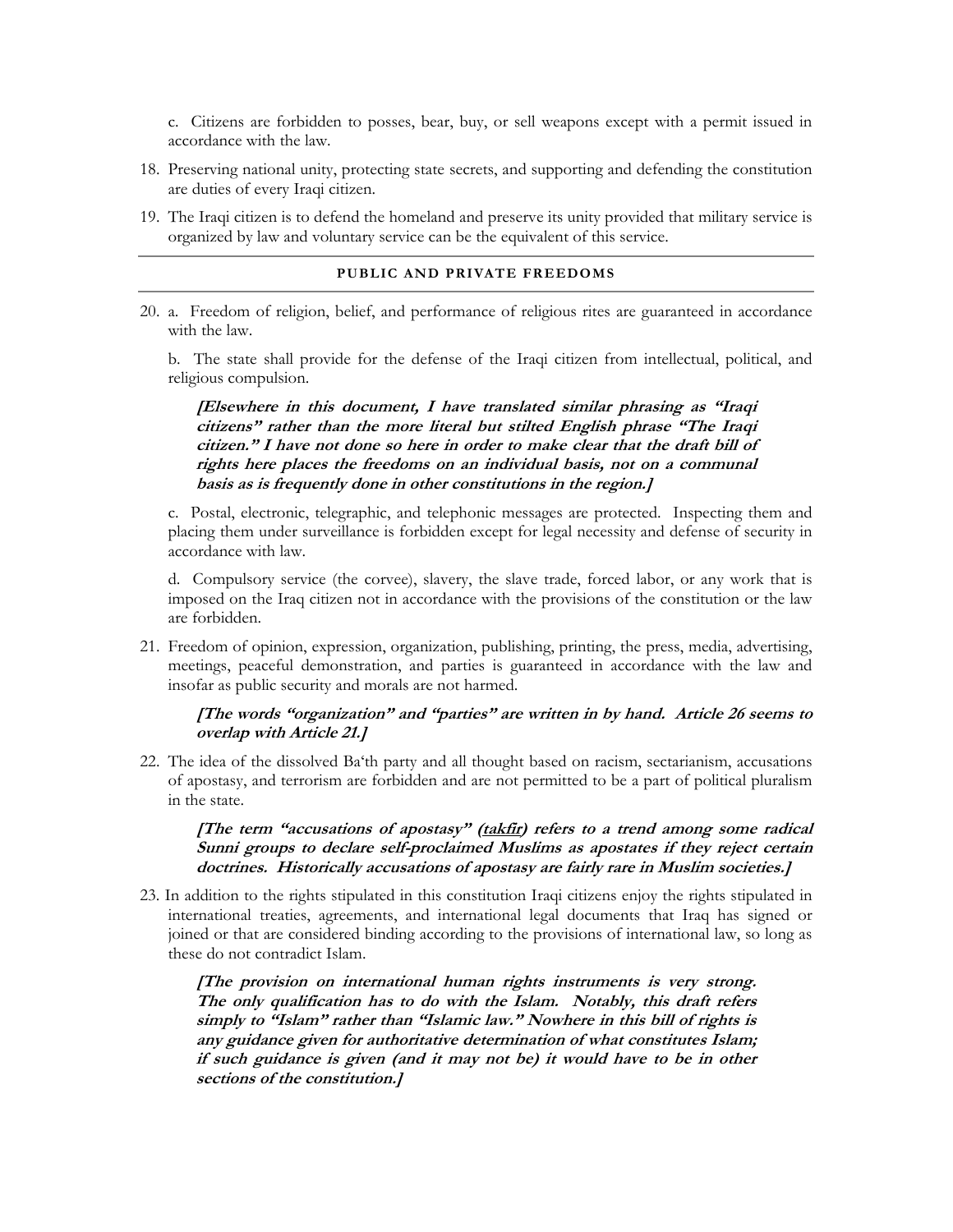- 24. The state shall provide for the care of relatives of martyrs, prisoners, politicians, and those harmed by the practices of the fallen regime. This shall be organized by law.
- 25. Iraqi citizens have the right to enjoy security, education in all its stages, health care, and social insurance. The Iraqi state and its governmental units including he regions, provinces, municipalities, and local authorities shall ensure these rights within the limits of their resources, taking into consideration that the state shall strive to provide prosperity and employment opportunities for all members of the Iraqi people.
- 26. Freedom of the press, printing, publishing, media, and advertising are guaranteed and the law regulates the exercise of these freedoms.
- 27. There shall be no censorship on newspapers, printing, publishing, media, and advertising except by law.

Below is a translation of the draft published in *al-Mada* on June 30. Please note:

- Where similar phrasing is used in the two drafts I have not made a strong effort to maintain consistency.
- The earlier draft below was even rougher than the later one above. Some infelicities are also due to my limited translation abilities.

# **ARTICLE 1**

- 1. Anyone who has Iraqi nationality is considered an Iraqi citizen, with all the rights and duties according to law.
- 2. An Iraqi may not be deprived of his nationality nor exiled or deported unless it is proven in a trial that he provided false essential information that resulted in his being granted nationality.
- 3. Any individual with another nationality (except for Israel) may obtain Iraqi nationality after a period of residency inside the borders of Iraq of not less than ten years for an Arab or twenty years for any other nationality, as long as he has good character and behavior, and has no criminal judgment against him from the Iraqi authorities during the time of his residency on the territory of the Iraqi republic.
- 4. An Iraqi may have more than one nationality as long as the nationality is not Israeli.
- 5. An Iraqi who was stripped of his nationality in the period of Saddam's fallen regime for political, religious, racial, or sectarian reasons may reclaim it and be considered Iraqi. [This applies to] all who were stripped of citizenship for the stated reasons.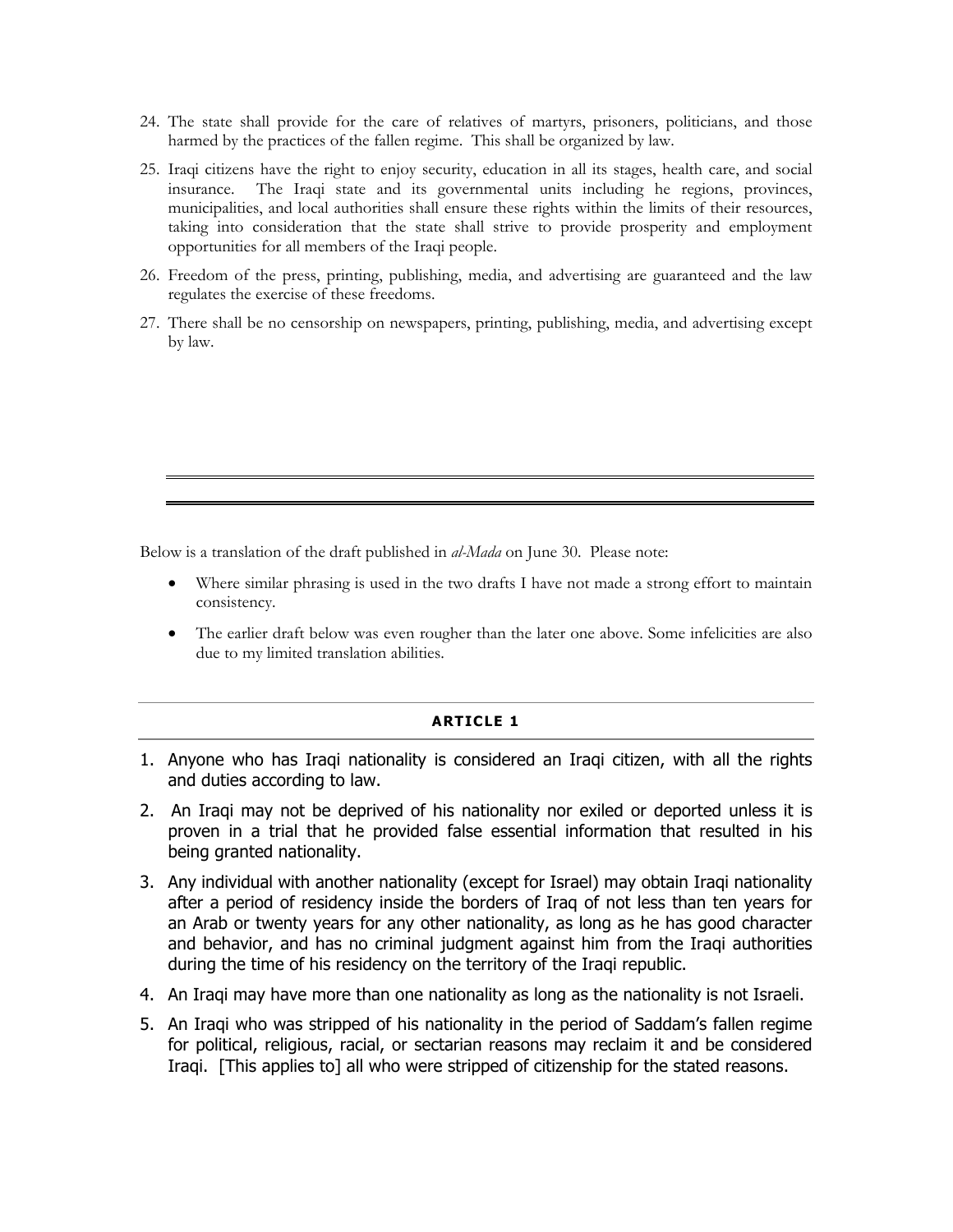- 6. The provisions of Iraqi nationality and naturalization will be established by a federal law passed by the National Assembly that operates in accordance with the provisions of this constitution.
- 7. The competent courts will oversee disputes that arise from the special and general provisions related to Iraqi nationality and naturalization.
- 8. Iraqi women have the right to grant Iraqi nationality to their children and likewise to their (non-Iraqi) husbands after five years have passed from the marriage contract provided that the husband is resident in Iraq.
- 9. A woman married to someone with Iraqi nationality or who has been naturalized has the right to earn Iraqi nationality.
- 10. All Iraqis are equal and have the right to acquire or earn Iraqi nationality and to pass it to their spouses and children.

# **ARTICLE 2**

All Iraqis are equal before the law without regard to gender, opinion, belief, nationality, religion, or origin. Discrimination on the basis of gender, nationality, religion, origin, or social standing is forbidden. They have the right to personal security in life and freedom except in accordance with the law. Equality of opportunity is guaranteed to all citizens in accordance with the law.

# **ARTICLE 3**

All Iraqis are equal before the law and equal in the rights that they enjoy by virtue of citizenship just as they are equal in the duties that are imposed upon them by virtue of citizenship without regard to gender, opinion, belief, nationality, religion, sect, or origin.

# **ARTICLE 4**

Non-Iraqis resident or present in Iraq in a legal way enjoy all the rights which Iraqi citizens enjoy as well as the duties presented by the constitution or laws governing subjects. This will operate in reciprocity with a state that has Iraqis among is subjects.

# **ARTICLE 5: THE BASIC ELEMENTS OF THE SOCIETY**

- 1. People are equal in their humanity and human dignity. Their humanity is protected and honored. Social justice is the basis of building the society. The Iraqi people are one people, unified by belief and the unity of the homeland and culture. Anything that exposes this unity to danger is forbidden.
- 2. Justice is the basis of governance. Cooperation and compassion form the bond of trust among citizens. Freedom, equality, security, peacefulness, and social solidarity are guaranteed to all citizens before the law.
- 3. The family is the basic nucleus of the society; it is composed by religion, science, morals, and patriotism. The law protects its rightful, sacred nature and strengthens its bonds and its values. The state must guarantee its defense and support it,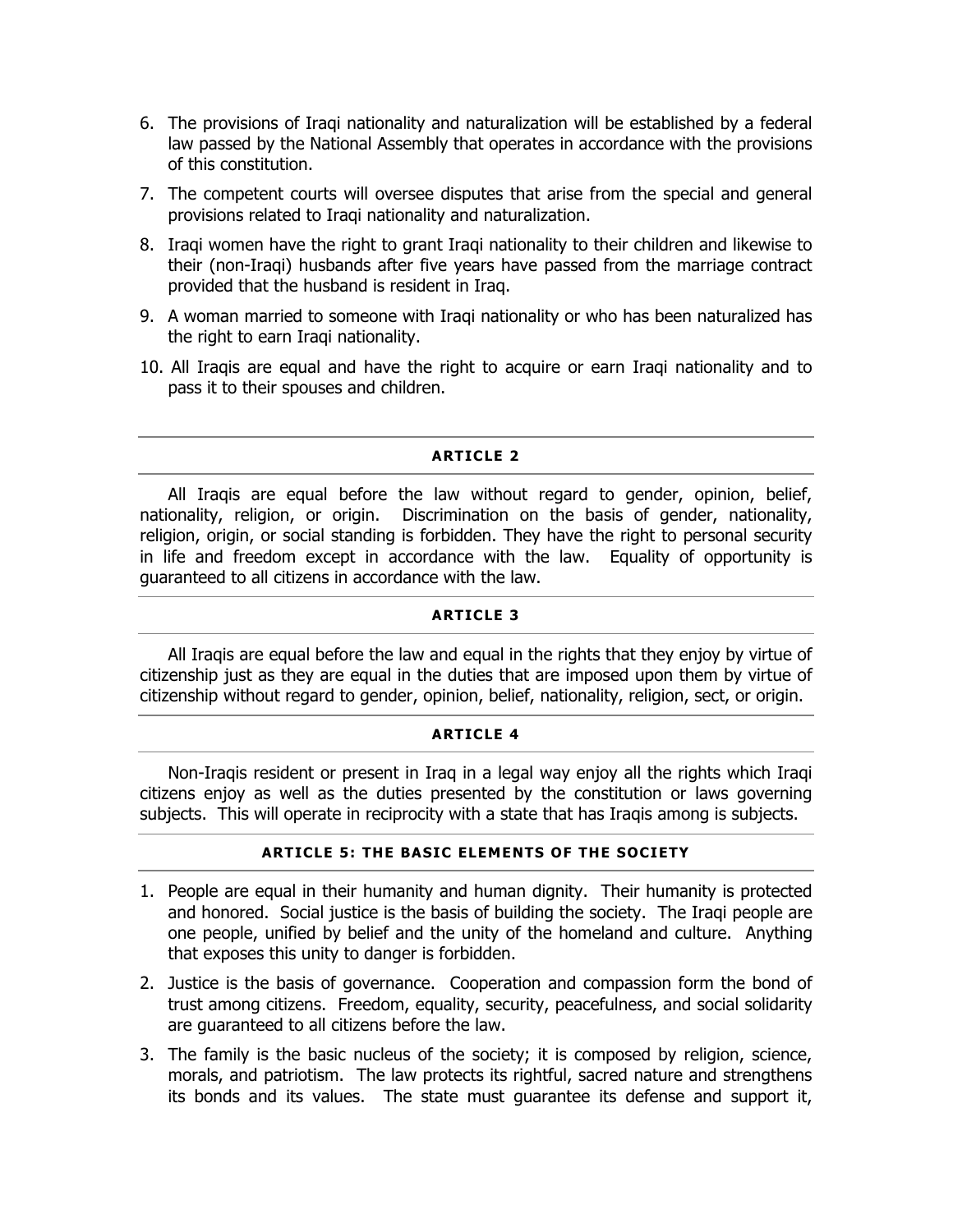protect motherhood and childhood, spread, support, and implant moral values and the culture of tolerance, guard youth and protect it form exploitation and other forms of moral, bodily, and spiritual neglect. The state shall take special concern with the physical, moral, mental, and cultural development of young people. state shall take responsibility for combating moral and behavioral depravity and encourage people and agencies to spread virtue, providing it help and support.

- 4. The state shall ensure harmony between the duties of woman toward her family and her work in the society and equality with men in the fields of political, social, and economic life without conflicting with or disturbing the provisions of the Islamic shari'a.
- 5. The state shall guarantee for women the appropriate services related to pregnancy, childbirth, and the period after childbirth and provide her free health services as well as adequate nutrition while she is pregnant and nursing.
- 6. The introduction of a system of maternity leave, paid or with equivalent benefits, without a woman losing her position, seniority, or bonuses.
- 7. The state shall guarantee the realization of social and health insurance for the child from his birth until he completes his university studies.
- 8. Issuing of strict binding laws against using children and minors in vulgar trades or those that are dishonorable or unsuitable for children. Issuing of laws requiring education and considering it one of the means of security and protection.
- 9. The state shall guarantee the realization of the social guarantee necessary for citizens in case of old age, disease, inability to work, or if they are homeless, orphans, widowed, or unemployed. It shall provide them social insurance services and health care and protect them from the talons of ignorance, fear, and want, providing them with housing, and special programs to train them and care for them. A law shall be issued regarding this.
- 10. The state shall support, in accordance with law, the families of martyrs, guaranteeing the legitimate rights taken by the fallen regime.
- 11. The state shall support the victims of the regime and terrorism and their families and protect their rights in accordance with law.

# **ARTICLE 6**

- 1. The state shall guard science, literature, and the arts and encourage scientific research. It shall provide educational and cultural services to citizens. Primary education shall be mandatory. The state and regional governments shall combat illiteracy and provide their citizens with the right of free education at the various stages
- 2. The freedom of culture and scientific research are guaranteed and the state and regional governments shall encourage, reward, and foster excellence, creativity, and invention and the various forms of talent.
- 3. Freedom of opinion, expression, publishing, printing, the press, advertising, media, meeting, peaceful demonstration, founding political parties, unions, and associations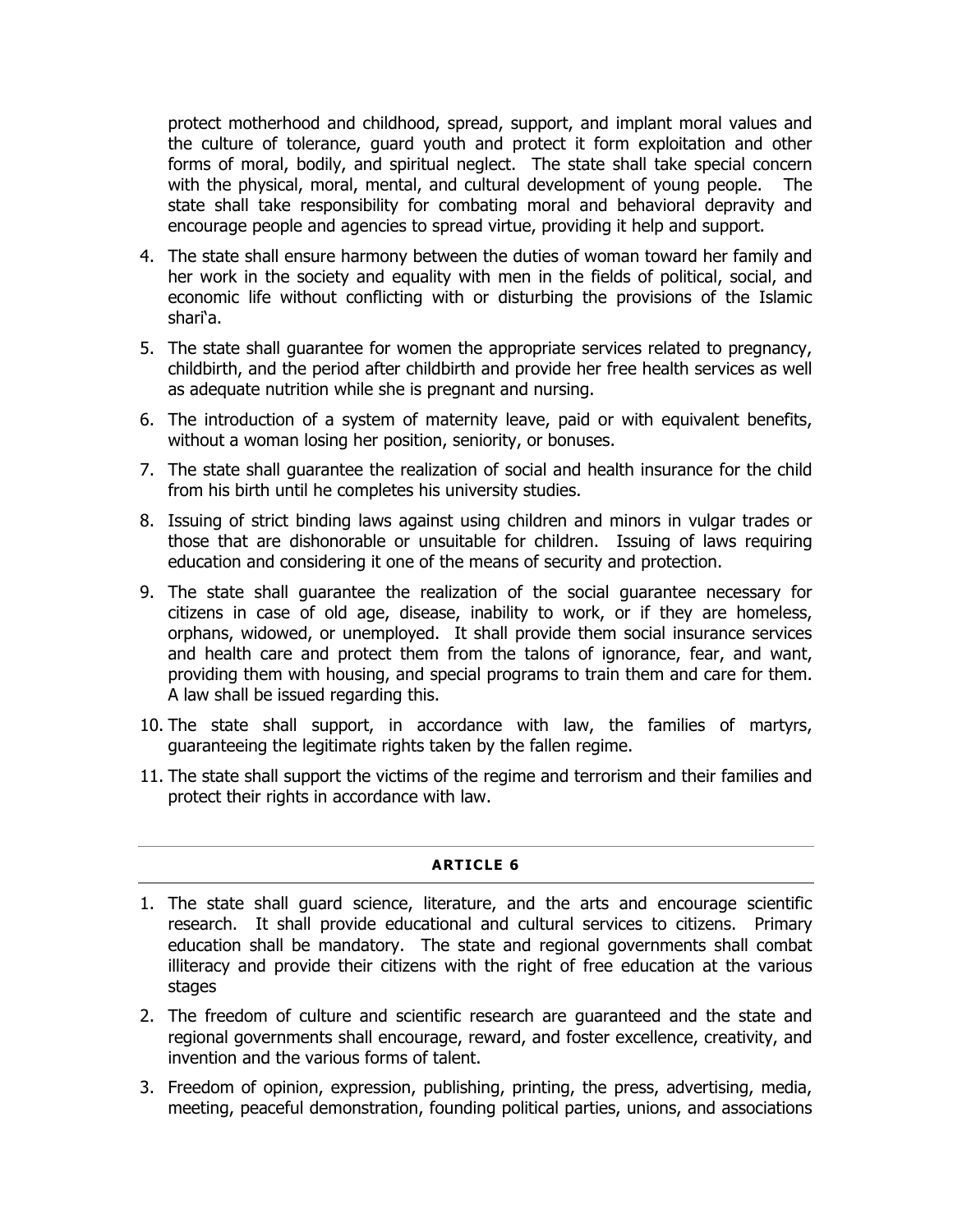are guaranteed in accordance with the law. No one may be arrested or have his freedom restricted because of his belief, political thoughts, or religious convictions. The idea of the Ba'th party is absolutely forbidden and it is not permitted to be a part of political pluralism.

- 4. There is no censorship on newspapers, printing, publishing, advertising, or media except by law.
- 5. The secrecy of postal, electronic, telegraphic, and telephonic messages is guaranteed. It is not permitted to inspect them except for legal necessity and protection of security in accordance with law.

# **ARTICLE 7**

Iraqi citizens have the right to enjoy security and free health care. The Iraqi federal government and regional governments must provide it and expand the fields of prevention, treatment, and medication by the construction of various hospitals and health institutions.

# **ARTICLE 8**

Iraqis have the complete and unconditional right of ownership in all areas of Iraq without limitation.

# **ARTICLE 9**

Citizens may not be forbidden from traveling outside the country or returning to it, nor may they be limited in their movement inside the country except in cases defined by law.

## **ARTICLE 10**

- 1. The Iraqi citizen has the right to freedom of thought, conscience, religious creed and religious rites.
- 2. The Iraqi citizen enjoys the right of protection against intellectual, political, sectarian, religious, and national coercion so long as [this protection] is by law.

## **ARTICLE 11**

The right of political asylum is guaranteed to all oppressed. It is forbidden to surrender a political refugee. It is forbidden to grant right of refuge (humanitarian or political) to someone accused of international crimes.

# **ARTICLE 12**

1. Work is a right for every Iraqi citizen and a duty for him. The state and the governments of the regions shall strive to provide work opportunities for every ablebodied citizen.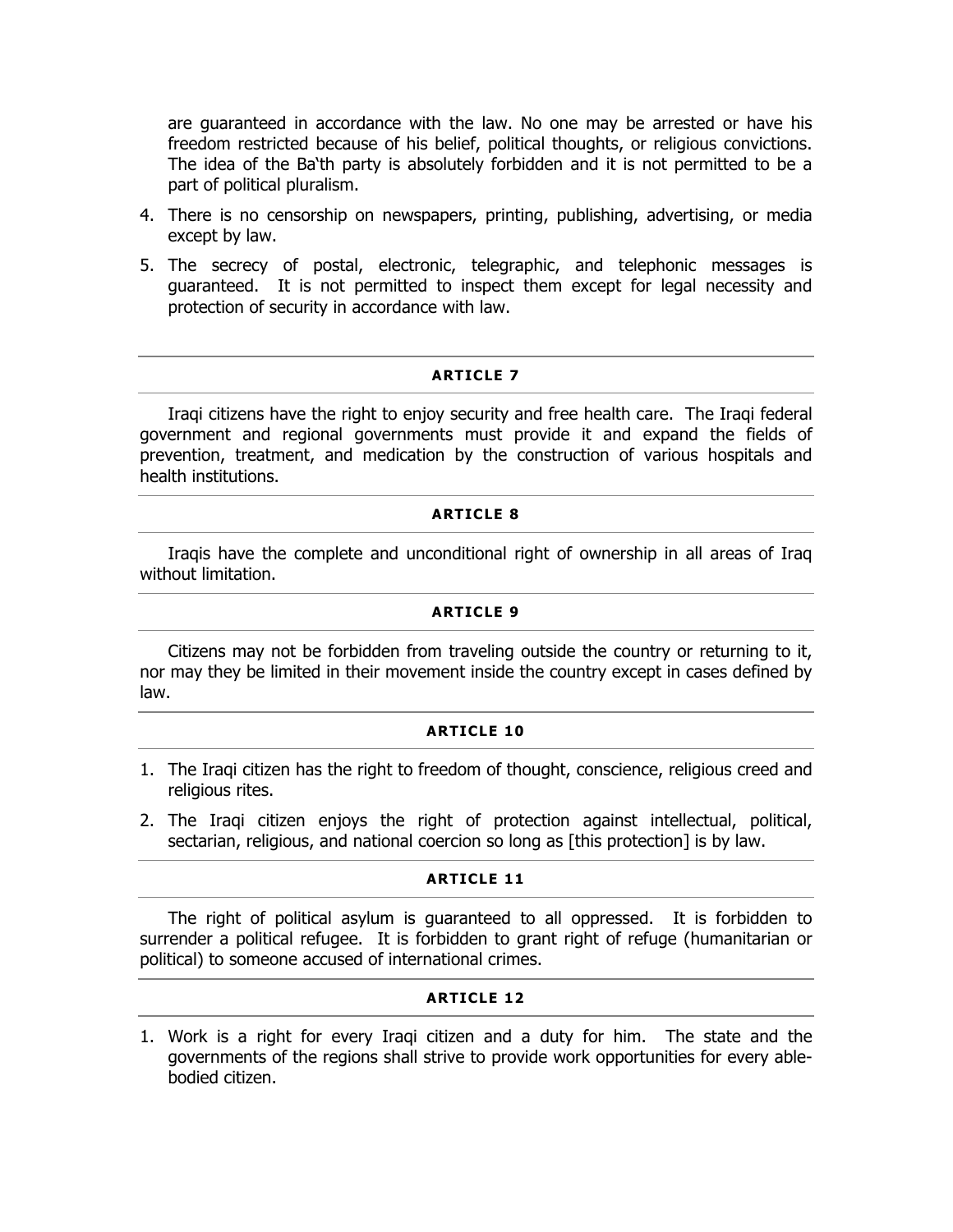- 2. The state is responsible to support the provision of work opportunities for all qualified and pay monthly salaries for all unemployed for any reason until opportunities are provided in the case of disability, handicap, or illness until the malady ceases.
- 3. The state provides for improving working conditions and raising the standard of living and expertise of all working citizens.
- 4. No one may be required to undertake a specific task unless that task has a public benefit in accordance with law or in the case of staving off a sudden public danger.
- 5. Compulsory service (the corvee), slavery, the slave trade, forced labor, or any work that is imposed on the Iraq citizen not in accordance with the provisions of the constitution or the law are forbidden.
- 6. Citizens are equal in assuming public positions in accordance with the conditions established by law.

# **ARTICLE 13**

- 1. Public and private freedoms are protected provided they do not conflict with moral values and public decency.
- 2. Citizens' private lives are protected. Citizens may enjoy it in compliance with moral values and decency. No citizen has the right to deviancy in the use of his right or to exercise any of his rights…

# **ARTICLE 14**

Iraqi citizens enjoy the freedom to belong to associations and the right to development the institutions of civil society even by cooperation with international civil society organizations. The federal, regional, provincial, and municipal governments and local authorities may not prevent this right so long as it is exercised in accordance with law.

# **ARTICLE 15**

- 1. Personal freedom is guaranteed in accordance with law.
- 2. Nobody may be arrested, detained, held, searched, placed under house arrest, or have his freedom of residence or movement restricted except in accordance with law and under judicial supervision.
- 3. Nobody shall be exposed to physical or moral torture, entrapment, or treatment offensive to dignity. The law shall specify the punishment for those who act in this manner. Any statement or confession proven to be issued under pressure of torture, entrapment, such treatment, or threat of any of them is invalid.
- 4. A person may not be detained or held except in a place designated for that purpose in the laws for prisons. [The place of detention must] include health and social care and be under judicial supervision.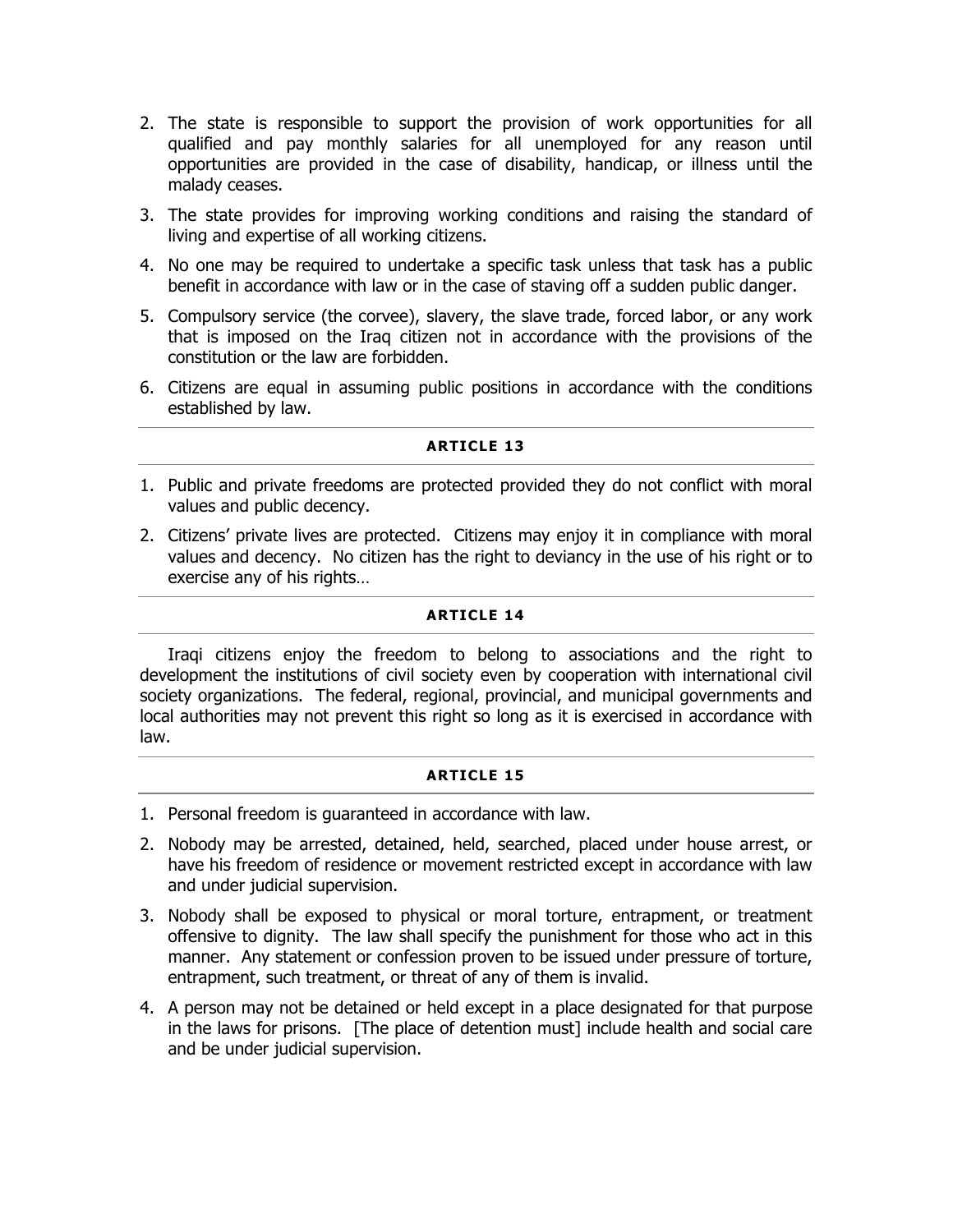- 5. Punishment is personal and there is no crime or punishment except in accordance with law. Punishment may only occur for deeds committed after the law stipulating it becomes operative.
- 6. An accused is innocent until proven guilty in a court of law that grants him the necessary guarantees to engage in the right of defense in all phases of investigation and trial in accordance with law.
- 7. It is forbidden to injure an accused physically or morally.
- 8. Anyone accused of a felony must have an attorney he has accepted defending him.
- 9. The right of litigation is guaranteed in accordance with law.
- 10. The freedom of houses is guaranteed and they may not be entered or searched except according to law.

# **ARTICLE 16**

- 1. There is no tax or fee except by law. The basis for taxes and public expenditures is social justice.
- 2. The law shall organize exempting those with low incomes form taxes in such a way as not to infringe on the minimum needed for subsistence.

# **ARTICLE 17**

- 1. Public funds are sacrosanct and their protection is a duty for every citizen.
- 2. All natural resources and the [resulting] revenues are owned by the people. The state shall preserve them and invest them well.
- 3. The state shall strive to provide housing for those citizens with limited incomes either by constructing free and appropriate houses or housing blocs or by giving them grants and loans to build their private housing, granting priorities and in accordance with need.
- 4. The state shall take the necessary measures to realize the exploitation of land suitable for agriculture, stop desertification, and work to raise the level of he peasant and help farmers and their land ownership in accordance with law.
- 5. The state shall take the necessary measures to preserve the environment and protect it from pollution and to preserve the environmental order, considering it among its priorities. It shall issue strict laws and impose financial penalties on those who violate.

# **ARTICLE 18**

1. 1. The basis of the national economy is social justice. It is composed of cooperating between public and private activity. Its goal is economic growth in accordance with a decreed plan and the realization of prosperity for citizens. This shall all occur with the boundaries of the law.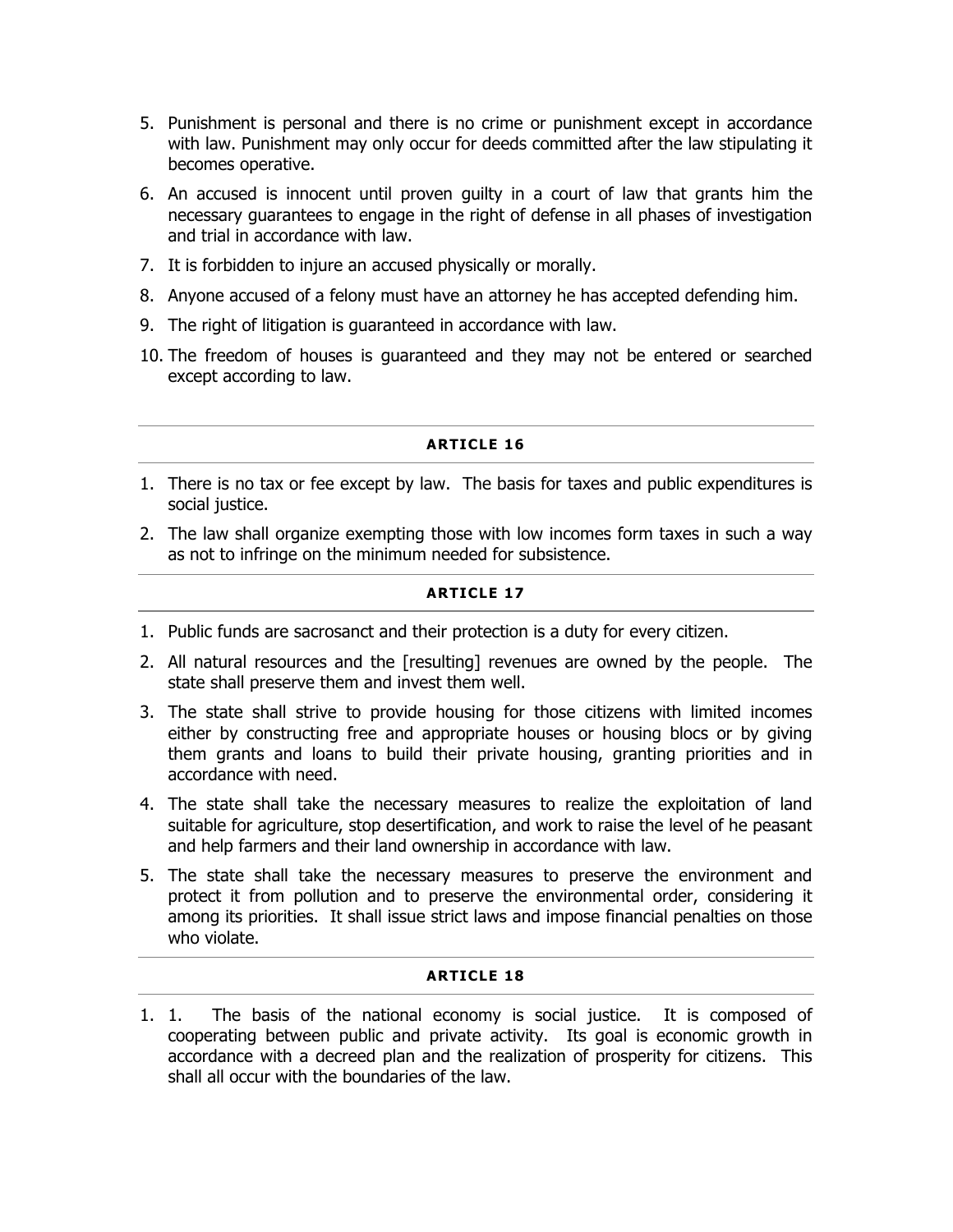- 2. The state shall bear the responsibility for growth, developing production and services, building a solid infrastructure for the economy of the country, and providing services.
- 3. The competent authorities shall strive to encourage tourism and develop tourist institutions.
- 4. The state shall take the necessary measures to preserve Iraqi heritage and archeological sites. It shall issue strict laws for whoever abuses our civilizational heritage.

# **ARTICLE 19: TRIBES ARTICLE 20**

- 1. Any Iraqi who meets the conditions stipulated by the elections law may nominate himself and vote.
- 2. It is forbidden to discriminate against any Iraq for electoral purposes on the basis of gender, sect, race, nationality, language, wealth, or ability to read and write.
- 3. Preserving the proportion of 25% as the share of representation for women in the seats of the parliament (the seats of the National Assembly), decision-making positions, and ministries for two stages. Then the proportion shall become open and according to ability.

# **ARTICLE 21**

The constitution guarantees compensation for any Iraqi citizen if any official in the Iraqi government harms him by depriving the citizen of the rights, which the constitution guarantees. This shall be in front of the law and in front of the competent bodies (that is, it will be the judiciary as the place of recourse for defending rights in this chapter. The court shall decide the penalty or compensation or both when it determines the extent of responsibility of the competent government authorities or direct personal responsibility or both.)

# **ARTICLE 22**

In addition to the rights stipulated in this constitution Iraqi citizens enjoy the rights stipulated in international treaties, agreements, and international legal documents that Iraq has signed or joined or that are considered binding according to the provisions of internal law, so long as these do not contradict the provisions of the Islamic shari'a. Non-Iraqis inside Iraq enjoy all human rights as long as they observe Iraqi society's moral values, public manners, and the like.

# **ARTICLE 23: DUTIES**

- 1. Iraqi citizens are responsible for defending the homeland and preserving its unity.
- 2. Paying taxes and fiscal fees are a duty for all Iraqi citizens, it being provided that there are no taxes, levies, duties, and fees imposed except by law.